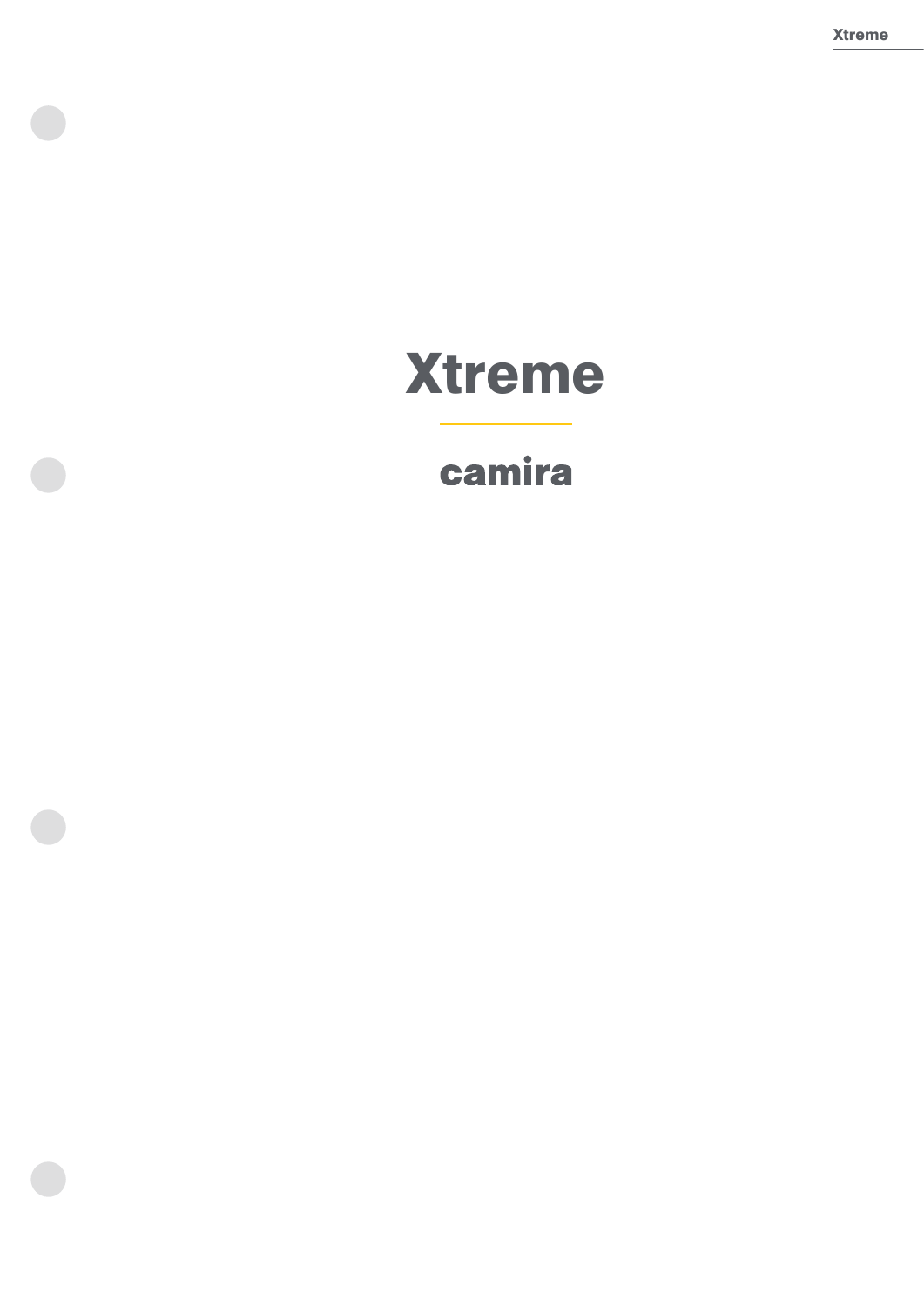## Xtreme

www.camirafabrics.com



Adobo YS165



Aruba YS108



Sandstorm YS071



Nougat YS091



Solano YS072



Tortuga YS168



Lobster YS076



Belize YA105



Panama YS079



Tokara YS136



Sombrero YS046



Tarot YS084



Tobago YS030



Parasol YS073



Bluebell YS097



Honeymoon YS035



**Ocean** YS100



Cayman YS024





Bridgetown YS102



Diablo YS101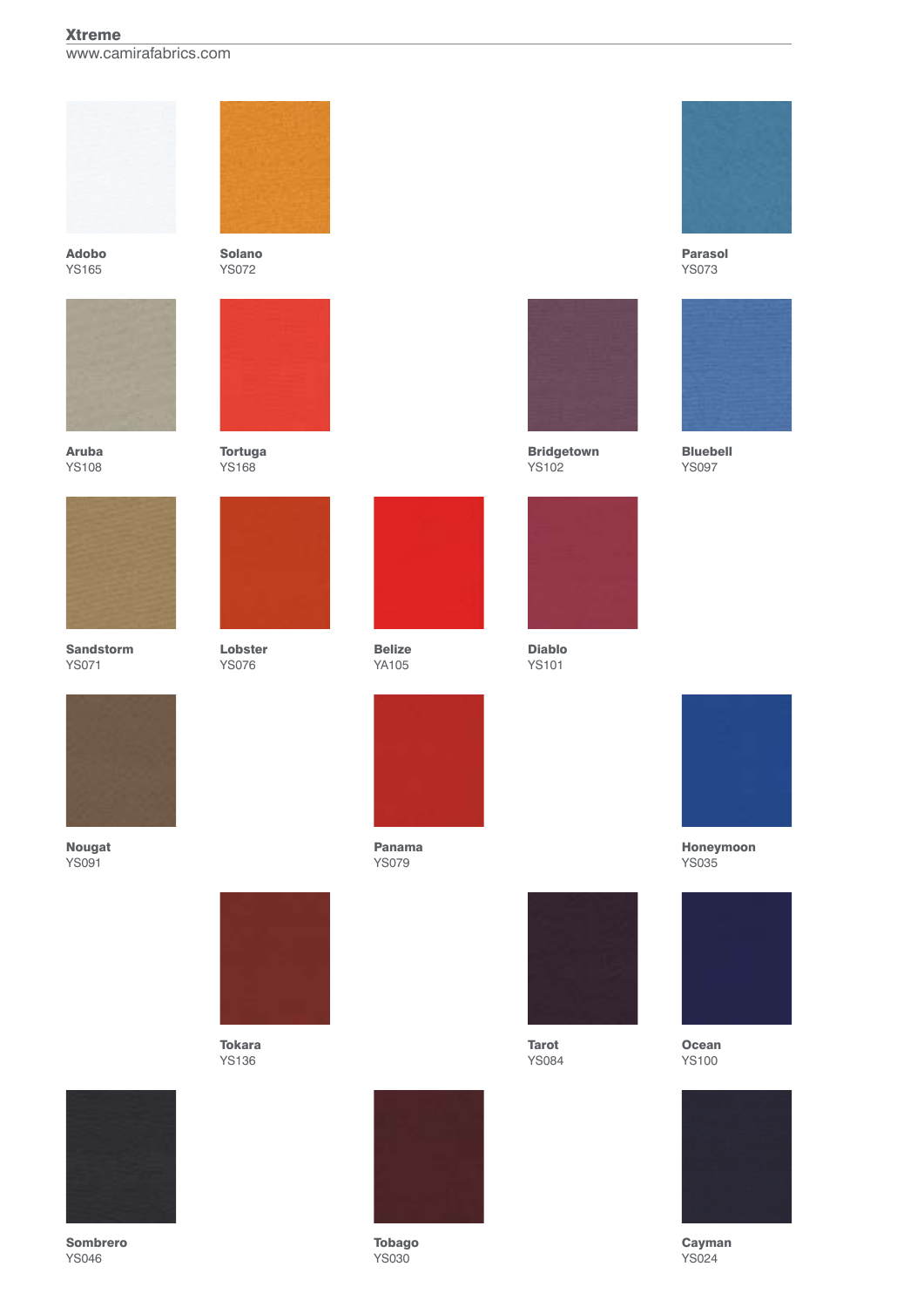## Photographic fabric scans are not colour accurate. Always request actual fabric samples before ordering.

Madura YS156



Steel YS095



Campeche YS074



Lombok YS159



Apple YS096

Appledore YS077



Rum YS173



Slip YS094



Osumi YS171



Padang YS145



Havana YS009



Martinique YS004



Scuba YS082



Curacao YS005



Costa YS026



YS160



Windjammer YS047



Taboo YS045



Krabi YS141



Blizzard YS081